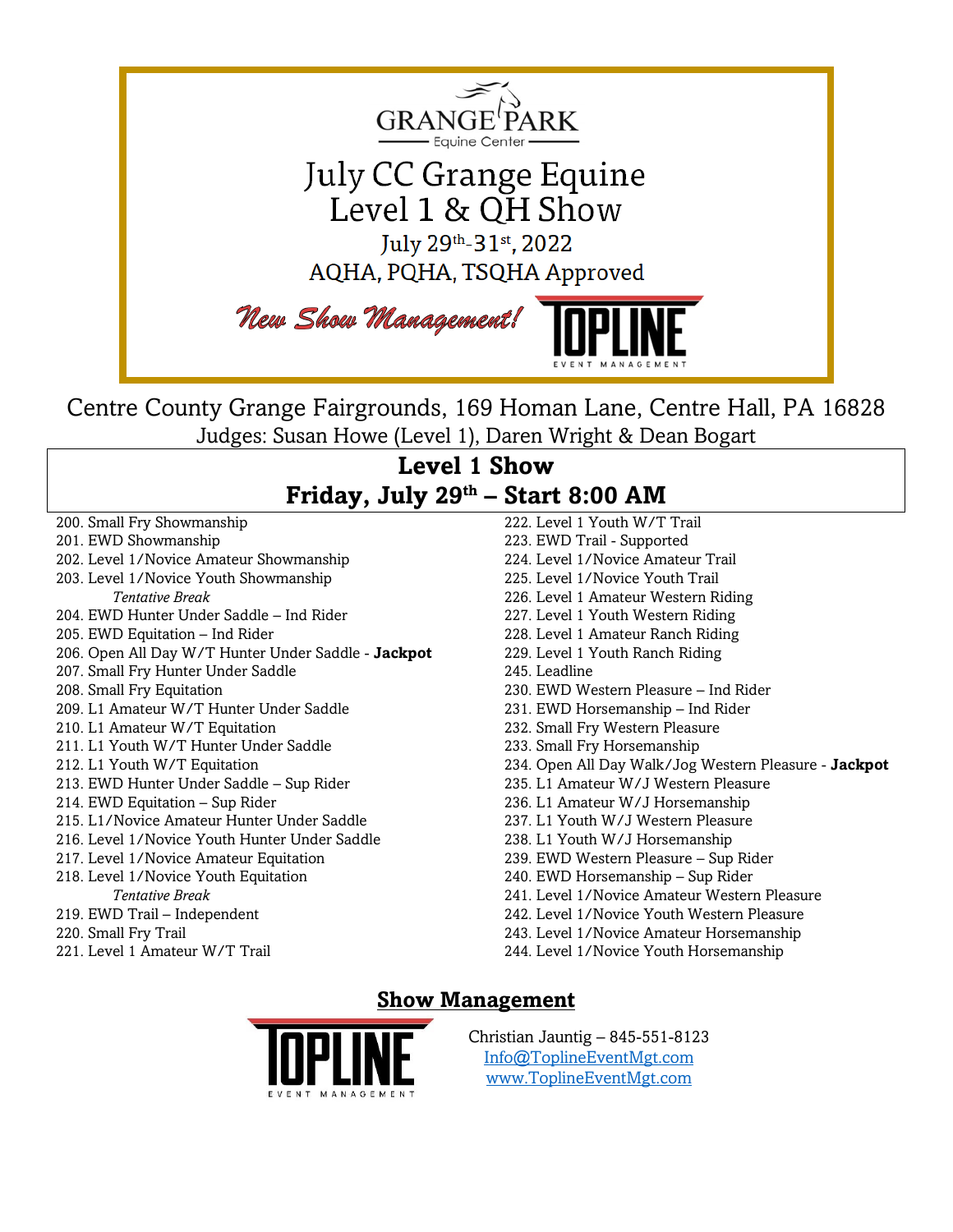# **Saturday, July 30th – Start 8:00 AM**

- 1. Level 1/Green Trail 2. Level 1/Novice Amateur Trail 3. Amateur Trail 4. Select Trail 5. Level 1/Novice Youth Trail 6. Youth Trail 7. Trail 8. Open All Breed Trail – *Jackpot* 9. Small Fry Trail 10. Level 1 Amateur W/T Trail 11. Level 1 Youth W/T Trail 12. EWD Trail – Independent 13. EWD Trail - Supported 14. Level 1/ Green Western Riding 15. Level 1/Novice Amateur Western Riding 16. Amateur Western Riding 17. Level 1/Novice Youth Western Riding 18. Youth Western Riding 19. Western Riding 20. Open All Breed Western Riding – *Jackpot* 245. Leadline 21. EWD Western Pleasure – Ind Rider 22. EWD Horsemanship – Ind Rider 23. Small Fry Western Pleasure 24. Small Fry Horsemanship 25. Open All Day W/J Western Pleasure – *Jackpot* 26. L1 Amateur W/T Western Pleasure 27. L1 Amateur W/T Horsemanship 28. L1 Youth W/T Western Pleasure 29. L1 Youth W/T Horsemanship 30. EWD Western Pleasure – Sup Rider 31. EWD Horsemanship – Sup Rider 32. Junior Western Pleasure 33. Level 1/Novice Amateur Western Pleasure 34. Amateur Western Pleasure 35. Select Western Pleasure 36. Level 1/Green Western Pleasure 37. Level 1/Novice Youth Western Pleasure 38. Youth 13 & Under Western Pleasure 39. Youth 14-18 Western Pleasure 40. Senior Western Pleasure 41. Open All Breed Western Pleasure – *Jackpot* 42. Level 1/Novice Amateur Horsemanship 43. Amateur Horsemanship 44. Select Horsemanship 45. Level 1/Novice Youth Horsemanship 46. Youth 13 & Under Horsemanship 47. Youth 14-18 Horsemanship 48. Open All Breed Horsemanship 49. Amateur Ranch Trail 50. Youth Ranch Trail 51. Ranch Trail 52. Open All Breed Ranch Trail - **Jackpot** 53. Level 1/Green Ranch Riding 54. Level 1/Novice Amateur Ranch Riding 55. Amateur Ranch Riding 56. Level 1/Novice Youth Ranch Riding 57. Youth Ranch Riding 58. Ranch Riding 59. Open All Breed Ranch Riding – *Jackpot* 60. Amateur Reining 61. Youth Reining 62. Reining 63. Open All Breed Reining – *Jackpot*
	- 89. Yearling Stallions 90. Two Year Old Stallions 91. Three Year Old Stallions 92. Aged Stallions 93/96. Grand/Reserve Stallions 97. Amateur Yearling Geldings 98. Amateur Two Year Old Geldings

**Sunday, July 31st – Start 8:00 AM**

- 99. Amateur Three Year Old Geldings
- 100. Amateur Aged Geldings
- 101/104. Grand/Reserve Amateur Geldings
- 105. Youth Yearling Geldings
- 106. Youth Two Year Old Geldings
- 107. Youth Three Year Old Geldings
- 108. Youth Aged Geldings
- 109/112. Grand/Reserve Youth Geldings
- 113. Yearling Geldings
- 114. Two Year Old Geldings
- 115. Three Year Old Geldings
- 116. Aged Geldings
- 117/120. Grand/Reserve Geldings
- 121. Amateur Yearling Mares
- 122. Amateur Two Year Old Mares
- 123. Amateur Three Year Old Mares

65. Amateur Showmanship 66. Select Showmanship 67. Small Fry Showmanship

64. Level 1/Novice Amateur Showmanship

68. Level 1/Novice Youth Showmanship 69. Youth 13 & Under Showmanship 70. Youth 14-18 Showmanship 71. EWD Showmanship

72. Open All Breed Showmanship 73. Amateur Performance Geldings 74. Youth Performance Geldings 75. Performance Geldings 76. Amateur Performance Mares 77. Youth Performance Mares 78. Performance Mares

79. Amateur Performance Stallions

85/88. Grand/Reserve Amateur Stallions

80. Performance Stallions 81. Amateur Yearling Stallions 82. Amateur Two Year Old Stallions 83. Amateur Three Year Old Stallions

84. Amateur Aged Stallions